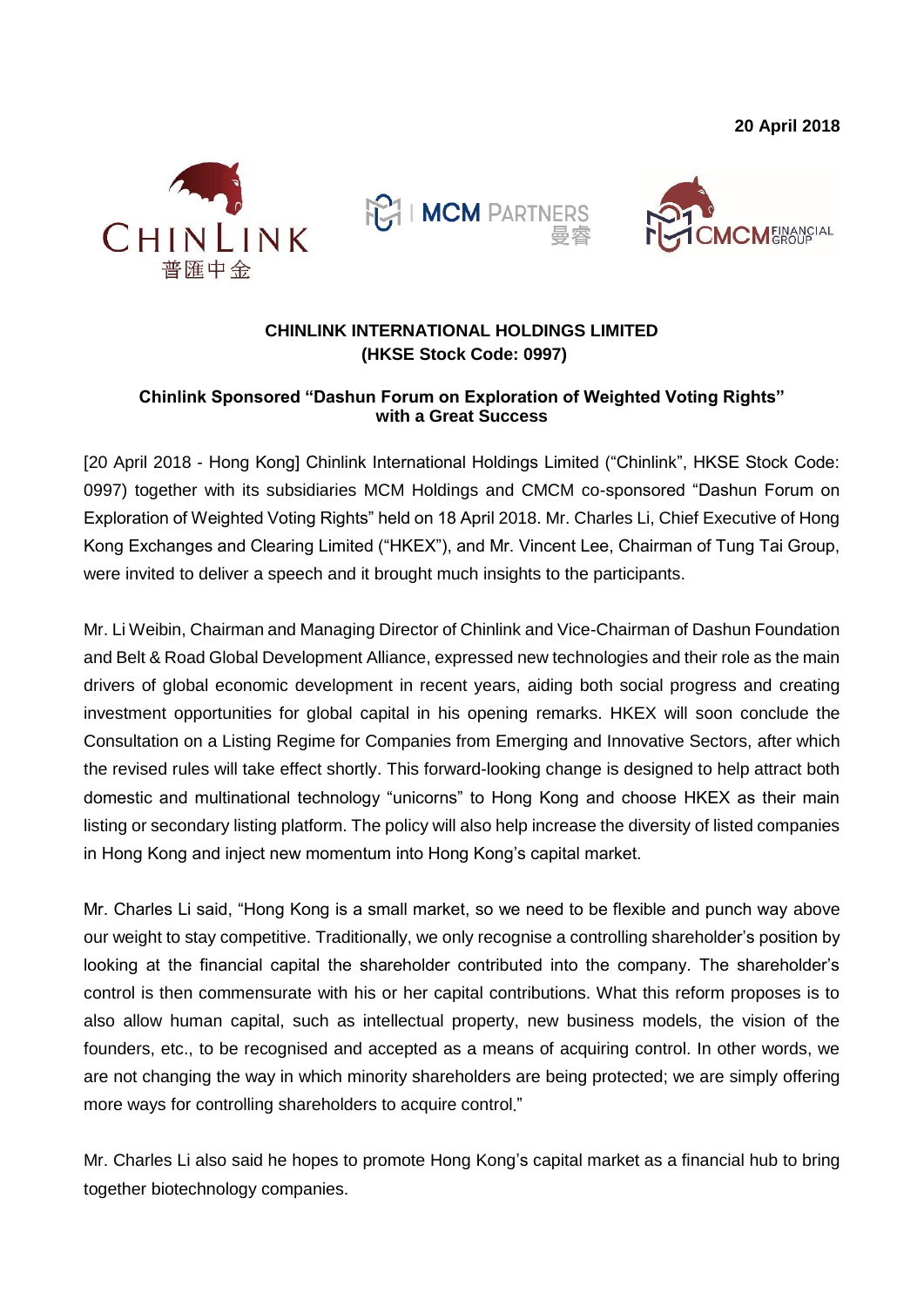Mr. Li Weibin said, "Last year, Chinlink and MCM Holdings, a boutique investment bank held Type 1, 2, 4 and 9 licences of the Securities and Futures Commission of Hong Kong, merged to form CMCM and expand cross-border investment banking services including equity, debt financing, asset management and wealth management, etc. As the threshold of the ancient silk road, Xi'an and the entire Shaanxi Province will certainly benefit from the 'Belt and Road Initiative' to achieve high economic growth, its demand for capital should be enormous. As such, Shaanxi Province recently launched the 'Dragons Gate Plan' to encourage companies to raise funds by listing in domestic and foreign capital markets. As one of the top international stock markets, HKEX is the first choice of many companies listing overseas, and HKEX's new 'Weighted Voting Rights' policy will help entice more Shaanxi technology and Internet enterprises to list in Hong Kong. CMCM will act as an intermediary to select suitable Shaanxi enterprises to be listed in Hong Kong, and recommend those companies to international investors helping Chinese companies enter the international capital markets."



Mr. Li Weibin, Chairman and Managing Director of Chinlink International Holdings Limited, Vice-Chairman of Dashun Foundation and Belt & Road Global Development Alliance (first from right), Dr. Raymond Ho, Chairman of Dashun Foundation and Belt & Road Global Development Alliance (first from left), Mr. Charles Li, Chief Executive of Hong Kong Exchanges and Clearing Limited (second from right), and Mr. Vincent Lee, Chairman of Tung Tai Group (second from left) took group photo in "Dashun Forum on Exploration of Weighted Voting Rights".